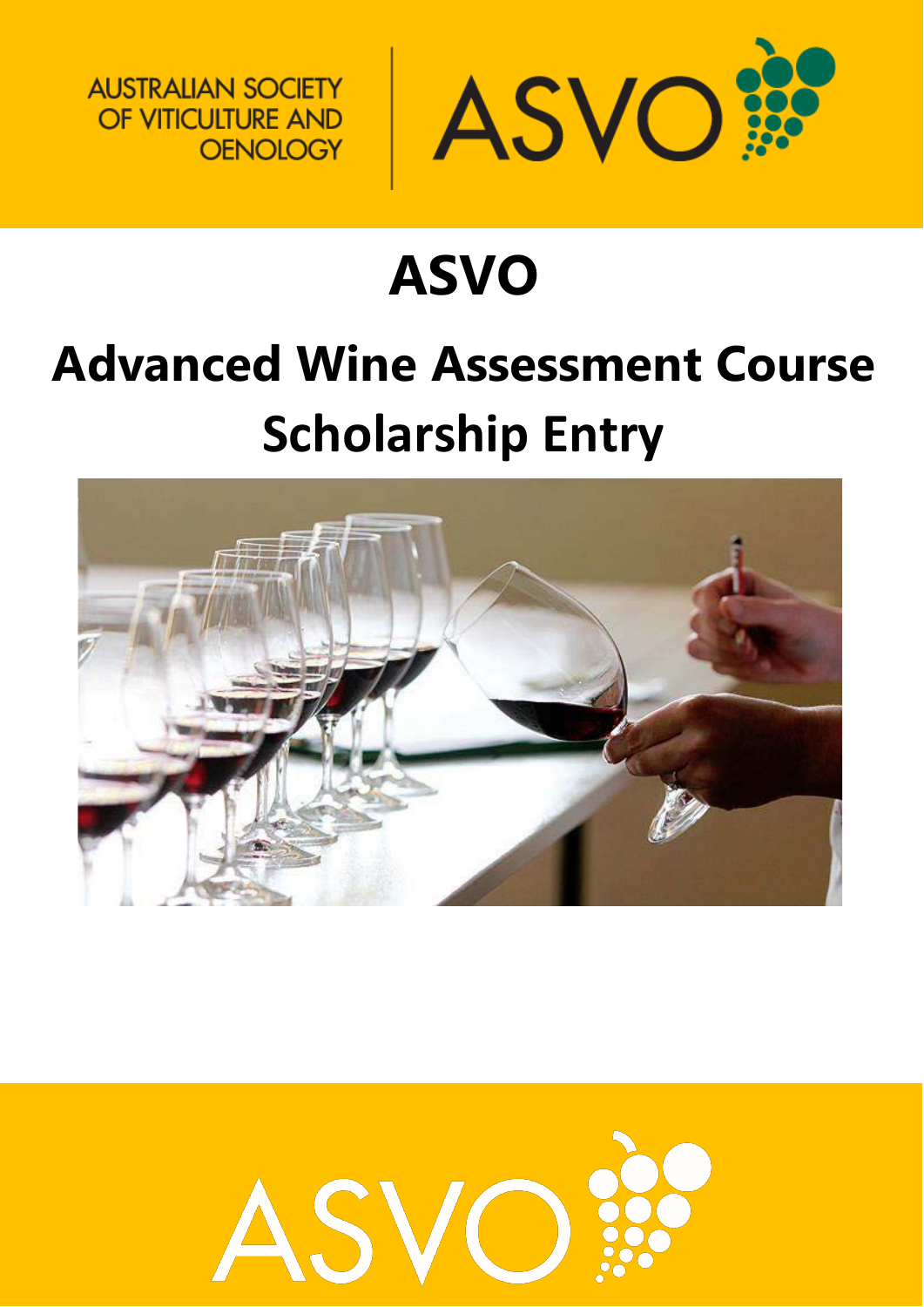

#### **Overview**

One of the major objectives of the ASVO is "to promote education in Viticulture and Oenology and help ensure and maintain the highest standards of quality for such educational objectives". One area of interest is the ongoing development of advanced sensory skills. Advancement of these sensory skills may be used by ASVO members in their current employment or for the purpose of becoming a future wine show judge. Ultimately, by furthering their sensory education they will be able to contribute to the wider wine industry community.

#### **ASVO Advanced Wine Assessment Course Scholarship**

The Advanced Wine Assessment Course (AWAC) Scholarship is an initiative of the ASVO with support from the Australian Wine Research institute (AWRI).

The scholarship is designed to support applicants who have the potential to become wine show judges and develop the sensory analysis capabilities and the vocabulary of Australian wine industry personnel at an elite level.

All AWAC are held at the Australian Wine Research Institute in Adelaide. AWAC is an intensive fourday course which includes approximately 40 hours of activities, with leading wine show judges, journalists and winemakers assisting in the presentation of the course. For more information, please visit the AWRI web page: [http://www.awri.com.au/industry\\_support/courses-seminars](http://www.awri.com.au/industry_support/courses-seminars-workshops/awac/)[workshops/awac/](http://www.awri.com.au/industry_support/courses-seminars-workshops/awac/)

| <b>Key dates</b>      |                                 |
|-----------------------|---------------------------------|
| <b>Entries open:</b>  | 01 March 2022                   |
| <b>Entries close:</b> | 30 April 2022                   |
| <b>Enquiries</b>      |                                 |
| Phone:                | Chris Waters +61 (0) 488 488416 |
| Enquiry email:        | asvo@asvo.com.au                |

#### **How to enter**

- All entries must be submitted via email. Please note the email size limit of 15MB.
- No late submissions will be accepted.
- Only one entry is to be submitted.
- Entries remain the property of ASVO and will not be returned.
- Entries are considered confidential, all judges sign confidentiality agreements.

#### **Terms of scholarship**

- The scholarship provides 100% of course fees to attend the AWRI AWAC.
- The scholarship recipient will be required to cover the cost of travel associated with their attendance at the course in Adelaide.

#### **MAKING A SUBMISSION**

- Submissions may be submitted either online at
- <https://asvoawardsforexcellence.wordpress.com/nominations/>
- or by email on the attached nomination form to: [asvo@asvo.com.au](mailto:asvo@asvo.com.au)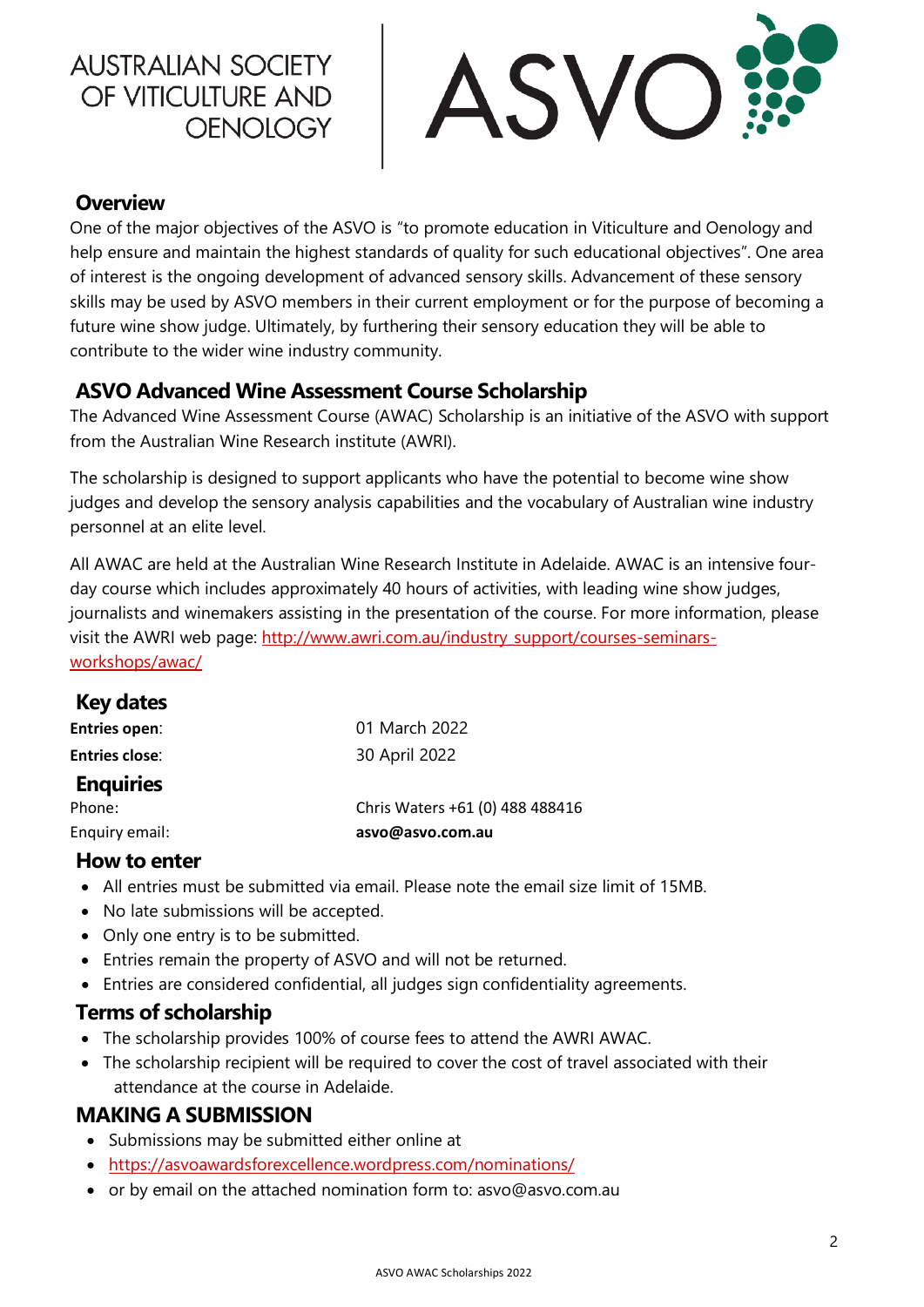

#### **SUBMISSION DETAILS**

|                                                         | <b>FORMAT</b>                                                           | <b>DETAILS</b>                                                                                         |
|---------------------------------------------------------|-------------------------------------------------------------------------|--------------------------------------------------------------------------------------------------------|
| <b>Entry Form</b>                                       | Please complete the Entry Form<br>and submit as an email<br>attachment. | • Refer to the details for eligibility and<br>entry criteria.                                          |
|                                                         | Main Body: total of 800 words<br>across all four criteria.              |                                                                                                        |
| <b>Supporting</b><br><b>Documents (if</b><br>required). | Submit as email attachments<br>(named and numbered).                    | This may include proof, statistics, media<br>$\bullet$<br>coverage, graphs and illustrative<br>photos. |

#### **ELIGIBLE ENTRIES**

- To be eligible for the ASVO AWAC Scholarship entrants must be financial ASVO members at the date of the submission.
- Members may self-nominate or be nominated by a third party.
- Entrants who are nominated by a third party must agree to the nomination.

## **ENTRY RECEIPT AND THE SUBSEQUENT JUDGING PROCESS**

- The scholarship recipient will be selected by panels of independent judges.
- The scholarship recipient may be asked to provide further PR material including a relevant video, footage or high-resolution imagery for use in public relations activities.
- The scholarship recipient will be announced at the Awards ceremony (date to be announced)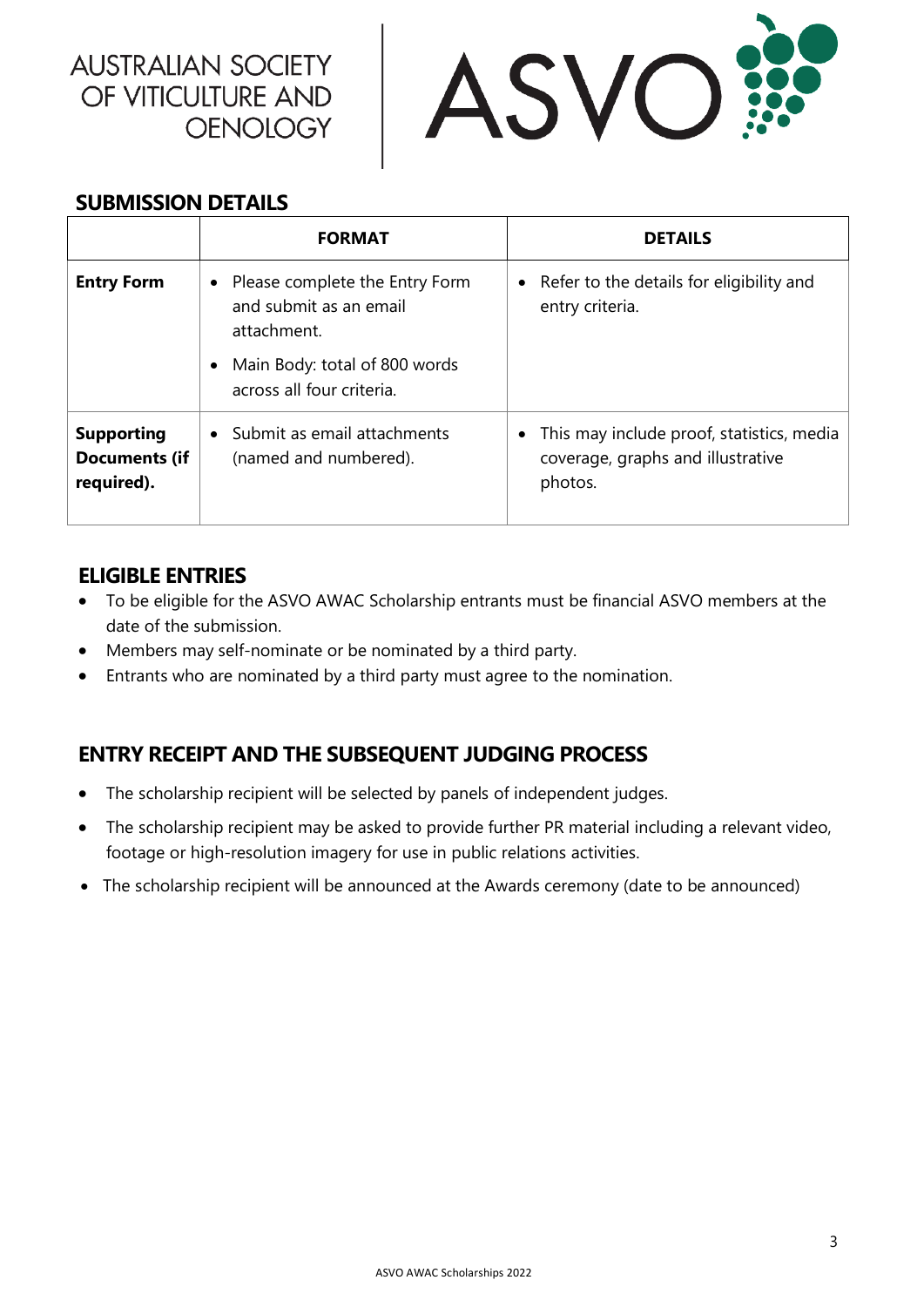

# **ENTRY FORM PRIMARY CONTACT DETAILS**

*This is the primary contact person for which any correspondence regarding the entry submission will be contacted by the Scholarships organisers.*

*Please include title, full name, and position in organisation (if applicable)*

| <b>Name</b>          |  |
|----------------------|--|
| <b>Company</b>       |  |
| <b>Address</b>       |  |
| <b>City/Town</b>     |  |
| <b>State</b>         |  |
| <b>Post Code</b>     |  |
| <b>Mobile</b>        |  |
| <b>Email address</b> |  |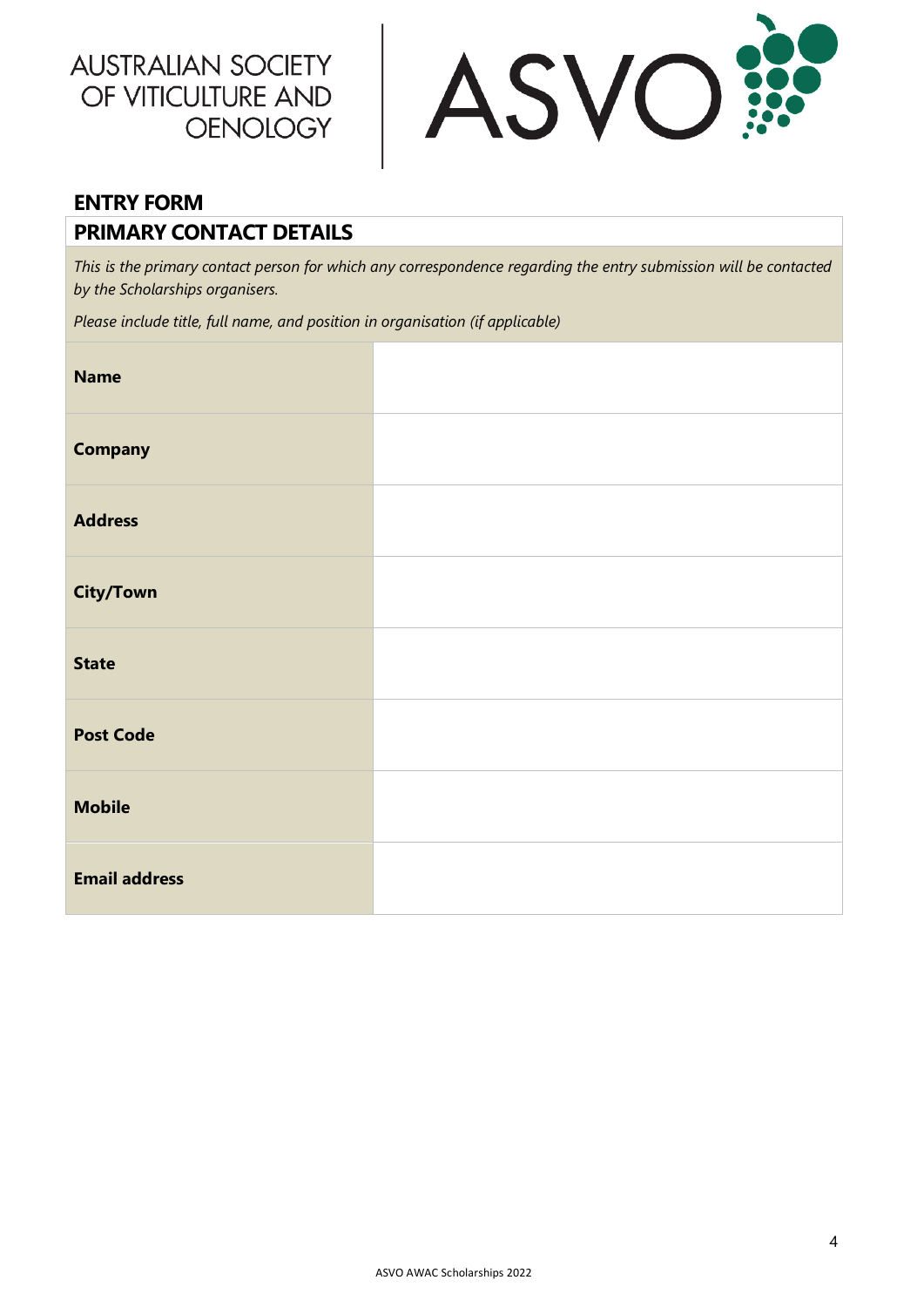

| <b>ENTRY DETAILS</b>                                         |                                   |
|--------------------------------------------------------------|-----------------------------------|
| What best describes your current<br>1.<br>role / employment? | Winemaker                         |
|                                                              | Viticulturist                     |
|                                                              | Wine educator                     |
|                                                              | Wine researcher                   |
|                                                              | $\Box$ Wine production / analysis |
|                                                              | $\Box$ Wine marketing / sales     |
|                                                              | Other                             |

| Please indicate any previous formal    |  |
|----------------------------------------|--|
| wine sensory training and / or sensory |  |
| professional development               |  |
|                                        |  |

| Please indicate the number of wine<br>4.<br>shows that you have previously judged | $\sqcup$ None |
|-----------------------------------------------------------------------------------|---------------|
| at:                                                                               | - 11          |
|                                                                                   | $\Box$ 2-5    |
|                                                                                   | $\Box$ 6-10   |
|                                                                                   | $\Box$ >10    |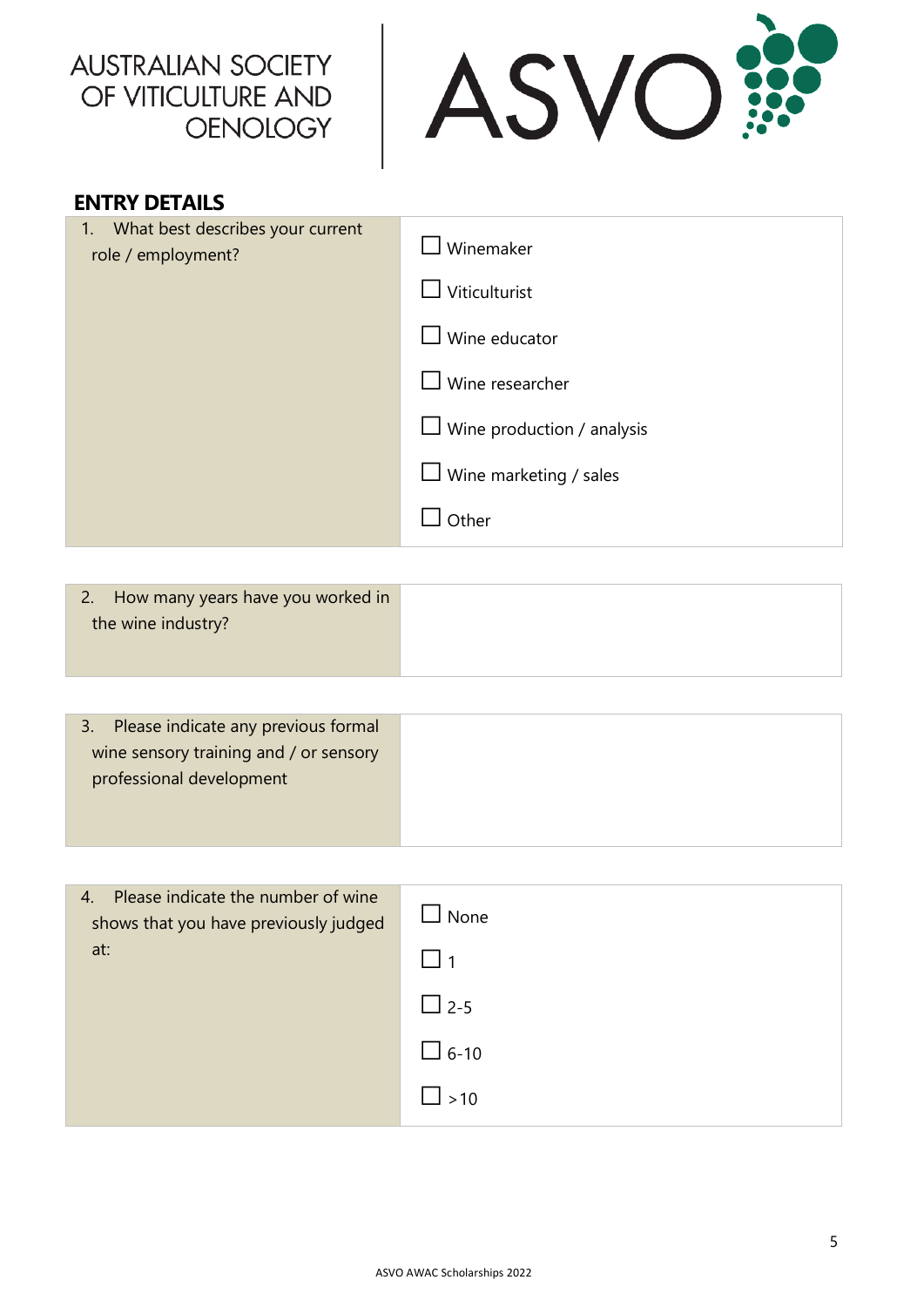

## **MAIN BODY OF ENTRY Word limit: 800 words in total across all four criteria.**

1. Provide a brief outline of how wine sensory assessment is an important aspect of your current role in the Australian wine industry (limit 200 words):

2. In light of question 1, describe how this ASVO scholarship will add value to your business or local industry in the future and your plans after attending the Advanced Wine Assessment Course (limit 200 words):

3. Outline briefly how you currently contribute to the wider Australian wine industry or your local community (limit 200 words):

4. Characterise how you have been or are currently involved with the ASVO and why you would encourage others to become members in the future (limit 200 words):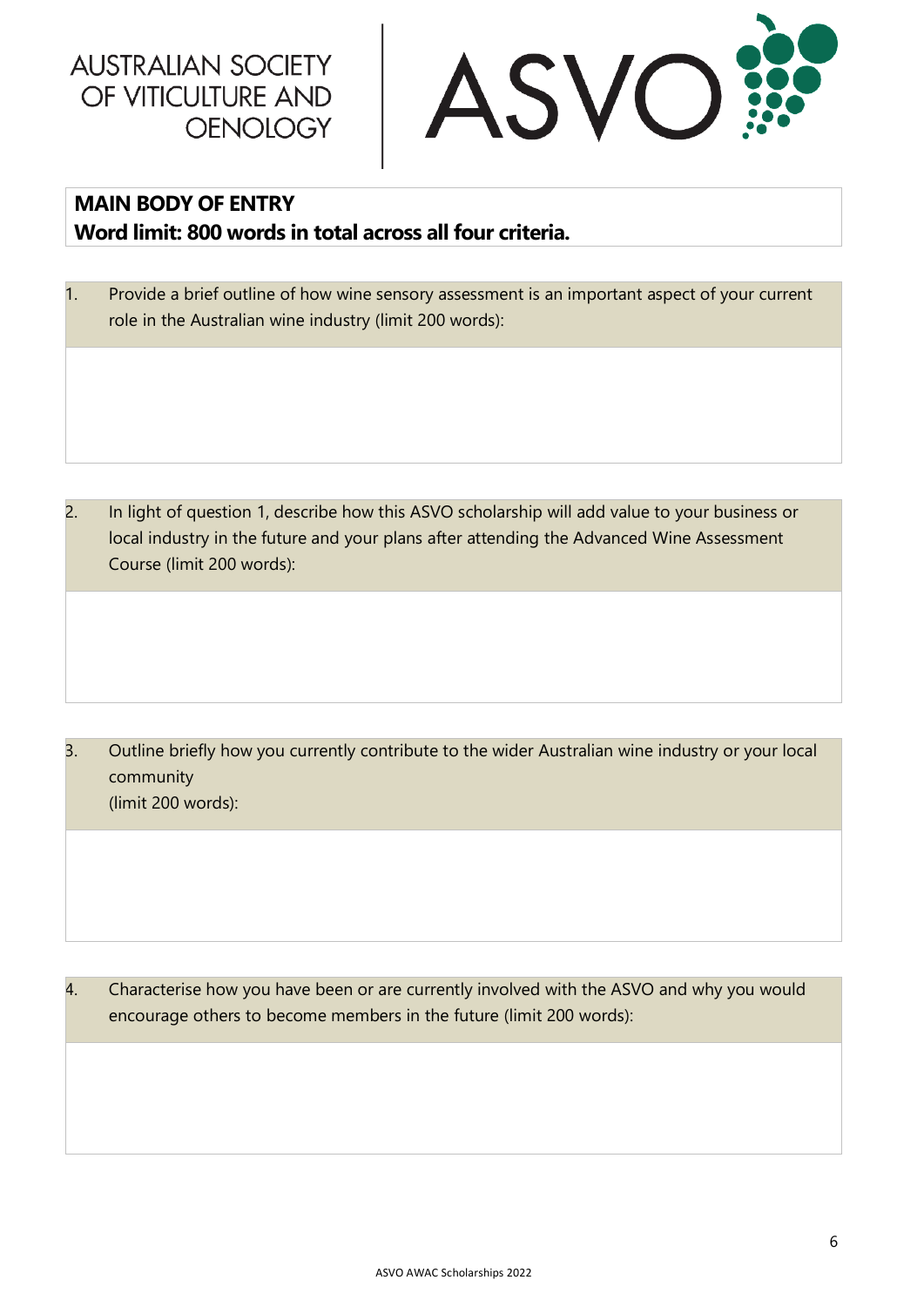

### **TERMS AND CONDITIONS OF ENTRY**

- 1. The information and instructions in this Entry Kit form part of these Terms and Conditions. By submitting an Entry, Entrants agree to be bound by these Terms and Conditions.
- 2. Entries become the property of ASVO and will not be returned.
- 3. Entries must be submitted in accordance with the Entry Kit, including format, content, lodgement method and closing time. Illegible, incomplete, late or non-compliant Entries are invalid and will not be accepted.
- 4. Entrants warrant that the information in the Entry and attachments is to the best of their knowledge true and correct and does not contain any defamatory or offensive content or infringe third party intellectual property rights and that they will notify ASVO of any changes to the information and any circumstances that may affect the Entry. ASVO reserves the right to verify the validity of Entries and may disqualify an Entrant or an Entry if it discovers or determines that an Entry does not comply with these Terms and Conditions, an Entrant has provided dishonest or incorrect information in its Entry or that an Entry contains defamatory or offensive content or infringes third party intellectual property rights.
- 5. ASVO employees and their immediate families and ASVO's contractors associated with the Scholarships are not eligible to submit Entries.
- 6. Entrants must carry on business in Australia and demonstrate that the activities and results associated with the Entry subject are within Australia. Entrants must comply with the eligibility criteria in the Entry Kit.
- 7. Entrants may only submit one Entry per category.
- 8. Eligibility of Entries and the awarding of the Scholarship are solely within ASVO's discretion. In the case of disputes regarding the Scholarship, ASVO's decision is final, and no correspondence will be entered into. ASVO reserves the right to change the category or eligibility of a Scholarship. ASVO's failure to enforce any of its rights at any stage does not constitute a waiver of those rights.
- 9. ASVO, its partners, sponsors, judges, staff and contractors shall not be held liable for any reason whatsoever resulting from its adjudication in good faith of Entries made in any of the Scholarships.
- 10. If the Scholarships are interfered with in any way, are not capable of being conducted as reasonably anticipated due to any reason beyond ASVO's reasonable control or where ASVO is required or directed to do so by the ASVO Board of Directors, ASVO reserves the right, in its sole discretion and to the fullest extent permitted by law, to modify, suspend, terminate or cancel the Scholarships. Where ASVO reasonably believes any changes will have a negative impact, ASVO will use reasonable endeavours to provide Entrants with up to two weeks prior written notice.
- 11. Entrants agree that if they are a finalist in the Scholarships, they will have a representative attend the Scholarships event to receive the Scholarships in the event that they win.
- 12. ASVO may require the finalists and recipients of the Scholarships to participate in marketing and promotional activities, including but not limited to media exposure and promotion of future Scholarships without any payment or other compensation. If requested, finalists and recipients will provide all reasonable assistance and cooperation to ASVO in the preparation of case studies and other material or promotion of the Scholarships or ASVO's use generally.